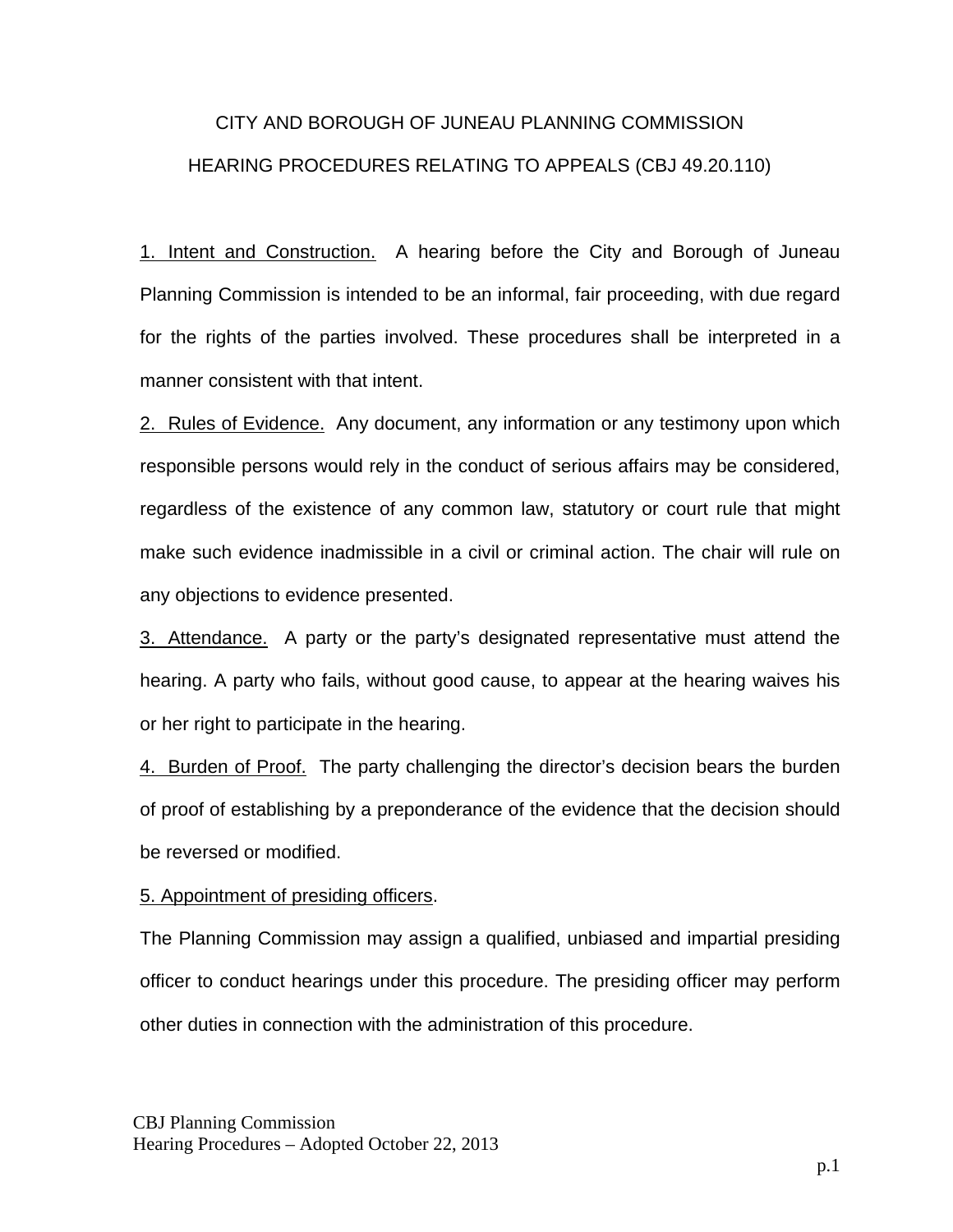## 6. Prehearing conference.

- (a) The presiding officer of the appeal agency shall, unless the parties agree otherwise, conduct a prehearing conference with the parties to consider and issue orders related to the following:
	- 1) Intervention by additional parties;
	- 2) Simplification or settlement of the issues;
	- 3) Preparation and distribution of the record;
	- 4) Preparation and submission of stipulations, admissions, depositions, subpoenas, affidavits, exhibits and other forms of prefiled evidence to the extent permitted by subsection 01.50.110(e);
	- 5) Briefing schedule;
	- 6) Submission of witness lists;
	- 7) The date for the hearing;
	- 8) The order and time limits for presentation of the appeal; and
	- 9) Any other matter that may assist in the disposition of the appeal.
- (b) The presiding officer shall issue a prehearing order setting forth the time and place of the hearing and such other information as may aid in the disposition of the appeal. The order shall be delivered to all parties no more than five days after the prehearing conference.

## 7. Conduct of Hearing.

(a) The chair or, in the absence of the chair, the vice-chair, shall preside at the hearing. The chair shall maintain decorum, rule on objections to evidence, and

CBJ Planning Commission Hearing Procedures – Adopted October 22, 2013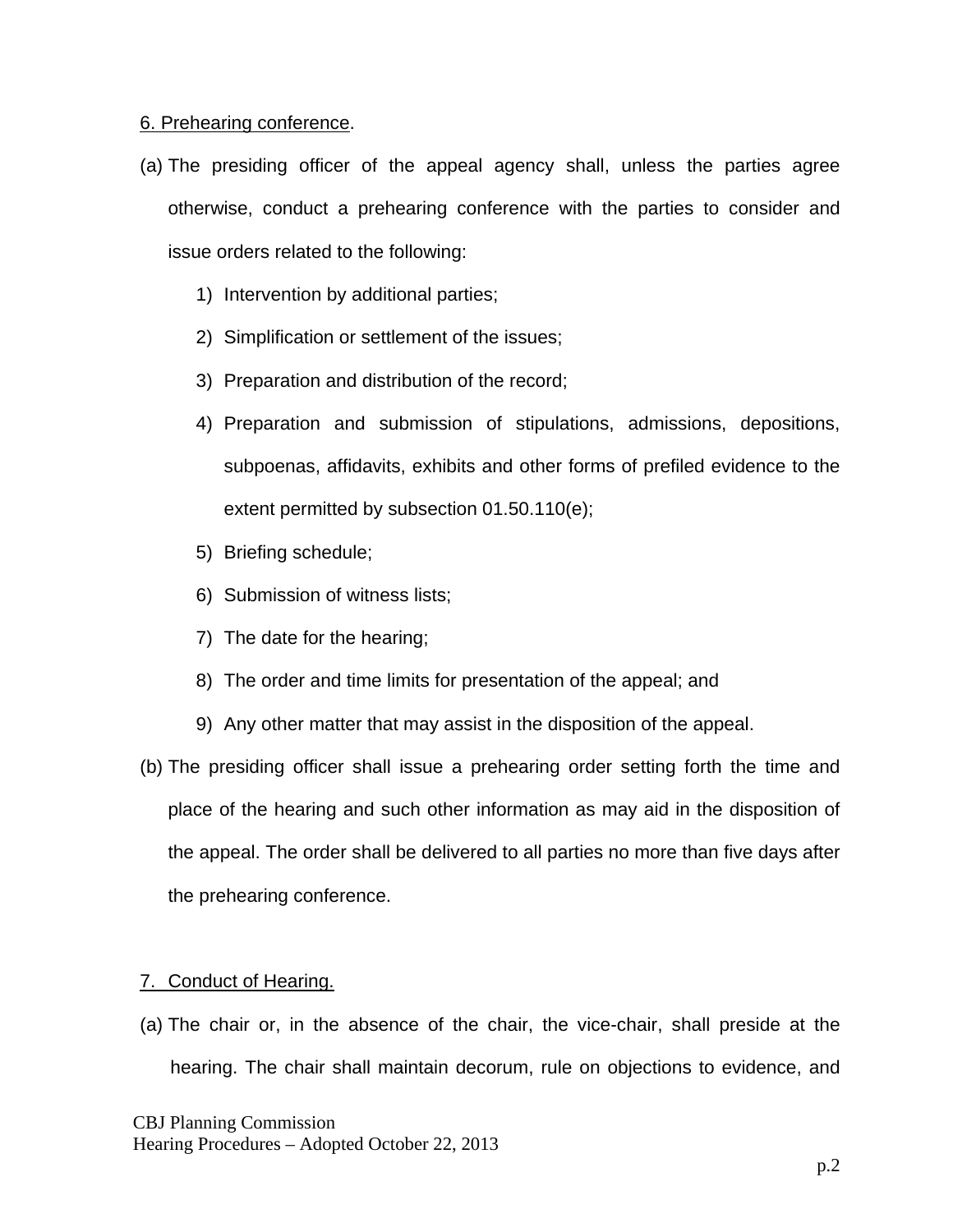assure that all parties have reasonable opportunities to present their cases, including setting time limits for statements, testimony and rebuttals. The chair may hold one or more pre-hearing conferences with the parties for scheduling or other purposes prior to the hearing.

- (b) The hearing shall be recorded, electronically or by a court reporter. A party may request copies of the tapes or a transcript of the hearing. The requesting party shall bear the cost of copying or transcription.
- (c) Unless otherwise determined by the chair, the hearing shall proceed as follows:
	- 1) Each party may make a short opening statement summarizing their position and the evidence they intend to introduce;
	- 2) The party with the burden of proof shall present their evidence through testimony and introduction of exhibits;
	- 3) The other parties, starting with the CBJ staff, shall then present their evidence through testimony and introduction of exhibits;
	- 4) The Chair may, in the Chair's discretion, allow the party with the burden of proof to present additional rebuttal evidence and testimony; and
	- 5) Each party may make a short closing argument summarizing their case and stating what action, if any, they believe the Commission should take.
- (d) The Commission shall, in its discretion, recess and reconvene the hearing for the convenience of the participants and the Commission members.
- (e) After the parties have presented their evidence and argument, the Commission shall deliberate in executive session. The Commission shall recess and reconvene its deliberations as it believes appropriate.

CBJ Planning Commission Hearing Procedures – Adopted October 22, 2013